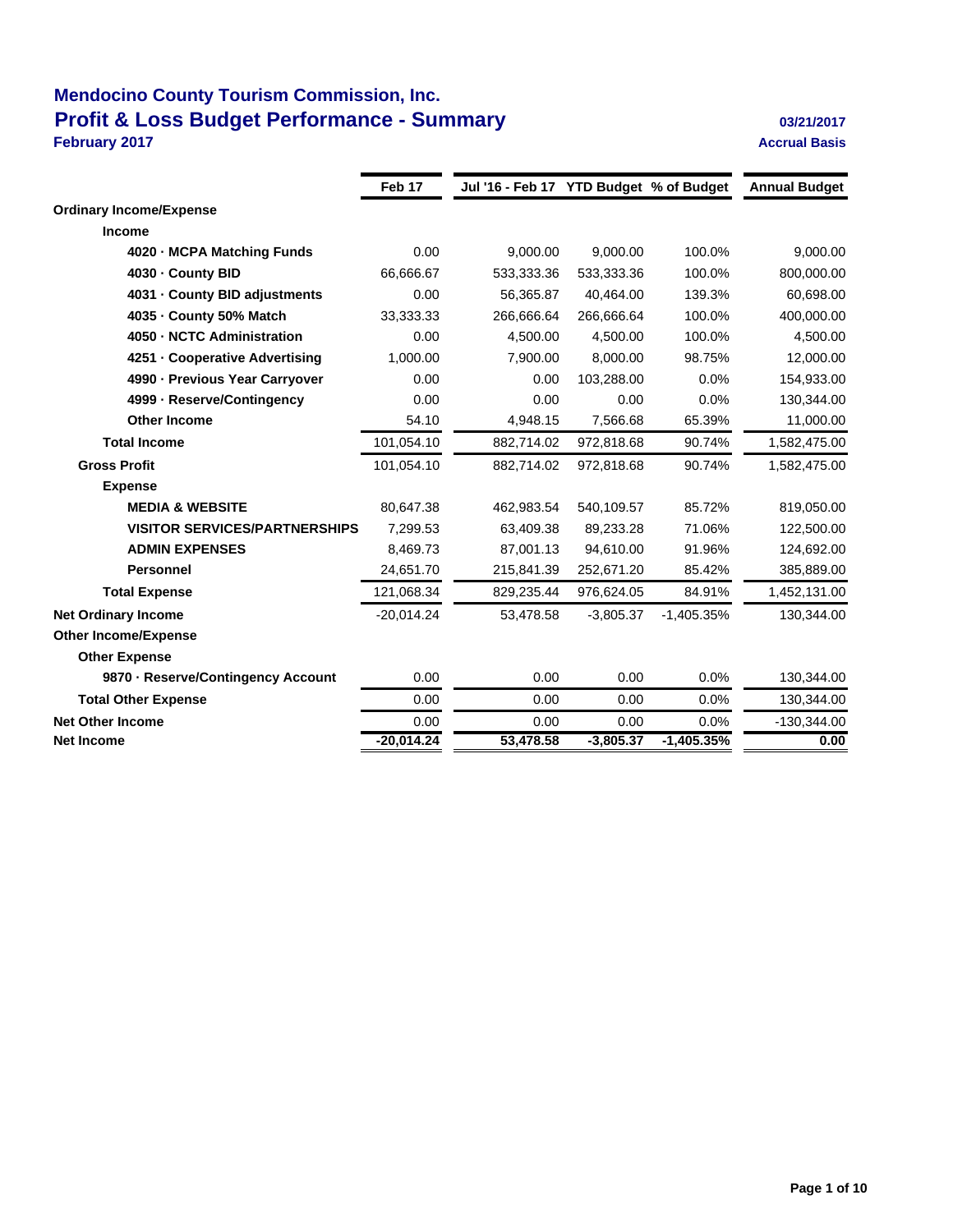## **Mendocino County Tourism Commission, Inc. Profit & Loss Budget Performance Discussed Authority Contract 2012/2017 February 2017 Accrual Basis**

|                                      | Feb 17     | Jul '16 - Feb 17 YTD Budget % of Budget |            |         | <b>Annual Budget</b> |
|--------------------------------------|------------|-----------------------------------------|------------|---------|----------------------|
| <b>Ordinary Income/Expense</b>       |            |                                         |            |         |                      |
| <b>Income</b>                        |            |                                         |            |         |                      |
| 4020 - MCPA Matching Funds           | 0.00       | 9,000.00                                | 9,000.00   | 100.0%  | 9,000.00             |
| 4030 - County BID                    | 66,666.67  | 533,333.36                              | 533,333.36 | 100.0%  | 800,000.00           |
| 4031 - County BID adjustments        | 0.00       | 56,365.87                               | 40,464.00  | 139.3%  | 60,698.00            |
| 4035 - County 50% Match              | 33,333.33  | 266,666.64                              | 266,666.64 | 100.0%  | 400,000.00           |
| 4050 - NCTC Administration           | 0.00       | 4,500.00                                | 4,500.00   | 100.0%  | 4,500.00             |
| 4251 - Cooperative Advertising       | 1,000.00   | 7,900.00                                | 8,000.00   | 98.75%  | 12,000.00            |
| 4990 - Previous Year Carryover       | 0.00       | 0.00                                    | 103,288.00 | 0.0%    | 154,933.00           |
| 4999 - Reserve/Contingency           | 0.00       | 0.00                                    | 0.00       | 0.0%    | 130,344.00           |
| <b>Other Income</b>                  |            |                                         |            |         |                      |
| 4810 - Event Passport Income         | 0.00       | 0.00                                    | 1,000.00   | 0.0%    | 1,000.00             |
| 4830 - Event Brochure Ads            | 0.00       | 2,800.00                                | 1,800.00   | 155.56% | 1,800.00             |
| 4940 - Misc. Income                  | 0.00       | 0.00                                    | 3,200.00   | 0.0%    | 6,600.00             |
| 4950 - Interest Income               | 2.83       | 49.23                                   | 66.68      | 73.83%  | 100.00               |
| 4850 - Retail Sales                  | 51.27      | 2,098.92                                | 1,500.00   | 139.93% | 1,500.00             |
| <b>Total Other Income</b>            | 54.10      | 4,948.15                                | 7,566.68   | 65.39%  | 11,000.00            |
| <b>Total Income</b>                  | 101,054.10 | 882,714.02                              | 972,818.68 | 90.74%  | 1,582,475.00         |
| <b>Gross Profit</b>                  | 101,054.10 | 882,714.02                              | 972,818.68 | 90.74%  | 1,582,475.00         |
| <b>Expense</b>                       |            |                                         |            |         |                      |
| <b>MEDIA &amp; WEBSITE</b>           |            |                                         |            |         |                      |
| <b>Advertising/ Media</b>            |            |                                         |            |         |                      |
| 5130 - Print & Online Advertising    |            |                                         |            |         |                      |
| 5120 · Digital & Broadcast           | 20,251.34  | 125,454.04                              | 88,800.00  | 141.28% | 133,200.00           |
| 5290 - E-Marketing                   | 1,372.00   | 19,349.88                               | 21,200.00  | 91.27%  | 31,800.00            |
| 5200 - Print & Direct Mail           | 4,300.00   | 57,518.75                               | 72,706.30  | 79.11%  | 105,593.00           |
| Total 5130 - Print & Online Advertis | 25,923.34  | 202,322.67                              | 182,706.30 | 110.74% | 270,593.00           |
| 5150 · Ad Development/Design         | 618.75     | 4,091.50                                | 4,000.00   | 102.29% | 6,000.00             |
| 5165 · AdverGame Development         | 0.00       | 12,000.00                               | 12,000.00  | 100.0%  | 12,000.00            |
| 5170 · Photography                   | 0.00       | 0.00                                    | 6,666.64   | 0.0%    | 10,000.00            |
| 5240 - Research & Development        | 19,473.54  | 25,602.54                               | 23,333.36  | 109.73% | 35,000.00            |
| 5110 · Video Development             | 0.00       | 15,701.11                               | 16,603.30  | 94.57%  | 20,000.00            |
| 5015 · Surplus                       | 0.00       | 14,390.09                               | 33,304.00  | 43.21%  | 50,957.00            |
| <b>Total Advertising/ Media</b>      | 46,015.63  | 274,107.91                              | 278,613.60 | 98.38%  | 404,550.00           |
| <b>Public Relations</b>              |            |                                         |            |         |                      |
| 5510 - Public Relations Contract     | 6,627.56   | 76,929.87                               | 77,640.00  | 99.09%  | 109,000.00           |
| 5520 - Marketing Agency Contract     | 0.00       | 0.00                                    | 42,856.00  | 0.0%    | 100,000.00           |
| 5650 · Marketing & Comm. Coordina    | 5,000.00   | 40,000.00                               | 40,000.00  | 100.0%  | 60,000.00            |
| 5530 - In-Market PR Stunts           | 215.50     | 1,770.25                                | 3,333.32   | 53.11%  | 5,000.00             |
|                                      |            |                                         |            |         |                      |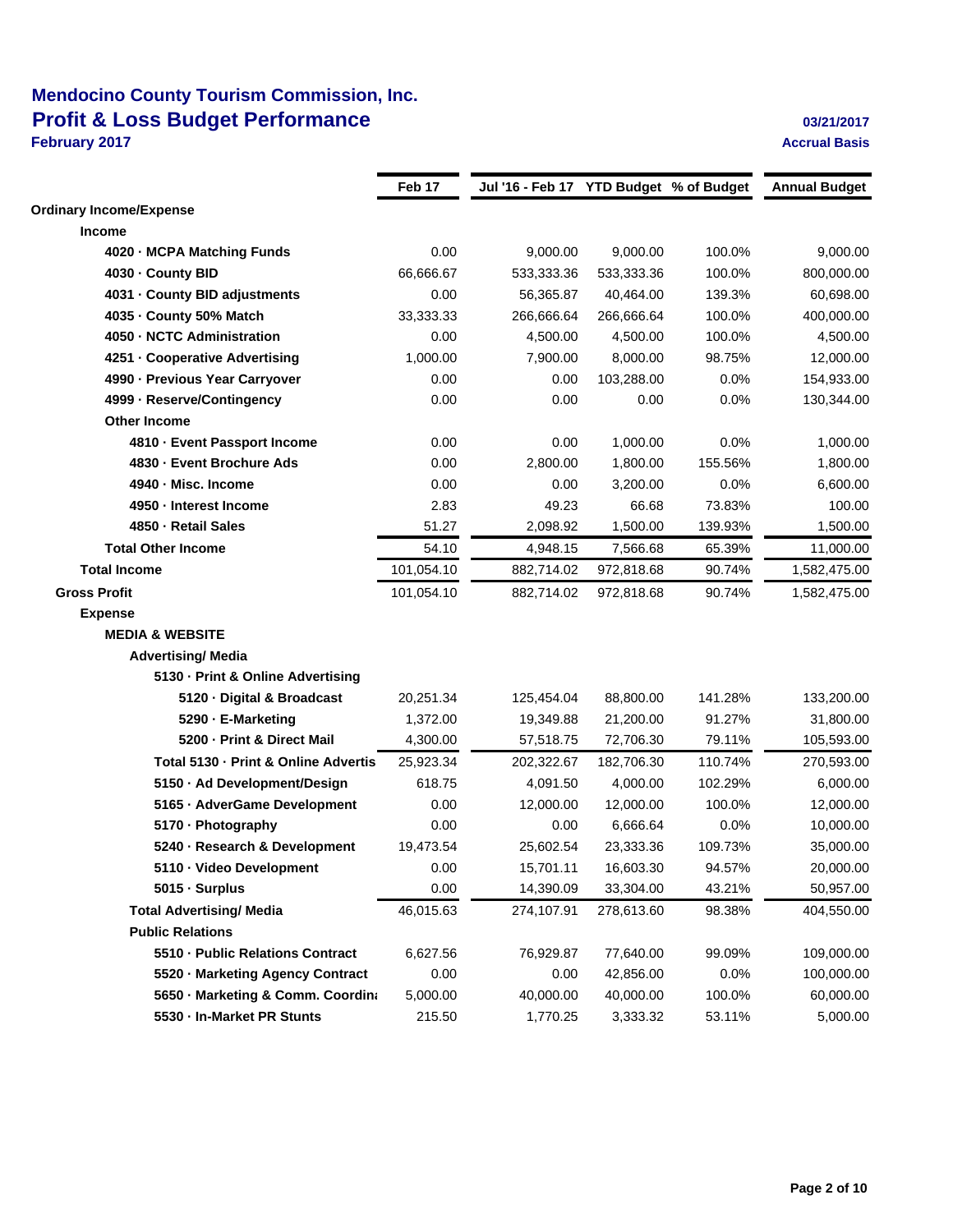## **Mendocino County Tourism Commission, Inc. Profit & Loss Budget Performance Discussed Authority Contract 2012/2017**

**February 2017 Accrual Basis**

|                                          | Feb 17    | Jul '16 - Feb 17 YTD Budget % of Budget |            |         | <b>Annual Budget</b> |
|------------------------------------------|-----------|-----------------------------------------|------------|---------|----------------------|
| 5560 - Media Events                      | 642.96    | 904.96                                  | 1,666.64   | 54.3%   | 2,500.00             |
| 5610 · Travel -PR Related                | 163.18    | 6,295.63                                | 6,666.64   | 94.44%  | 10,000.00            |
| 5550 · Visiting Media FAM Expense:       | 1,711.32  | 6,557.15                                | 6,666.64   | 98.36%  | 10,000.00            |
| <b>Total Public Relations</b>            | 14,360.52 | 132,457.86                              | 178,829.24 | 74.07%  | 296,500.00           |
| <b>Website Maint / Development</b>       |           |                                         |            |         |                      |
| 5710 - Interactive Media Coordinato      | 1,375.00  | 18,410.00                               | 24,000.00  | 76.71%  | 36,000.00            |
| 5730 - Interactive Marketing             | 0.00      | 247.29                                  | 8,000.00   | 3.09%   | 12,000.00            |
| 5750 - Development/ Maintenance          | 5,537.50  | 9,452.67                                | 16,666.65  | 56.72%  | 25,000.00            |
| <b>Total Website Maint / Development</b> | 6,912.50  | 28,109.96                               | 48,666.65  | 57.76%  | 73,000.00            |
| <b>Leisure/ Group Sales</b>              |           |                                         |            |         |                      |
| 5810 - Promotion Items, Booth Deve       | 1,456.40  | 2,191.28                                | 3,333.36   | 65.74%  | 5,000.00             |
| 5820 · Consumer & Trade Shows            | 6,940.00  | 13,122.09                               | 12,000.00  | 109.35% | 12,000.00            |
| 5840 - State Fair Exhibit                | 2,000.00  | 5,117.55                                | 3,333.36   | 153.53% | 5,000.00             |
| 5870 · Shipping - Travel Shows           | 189.92    | 983.94                                  | 2,000.00   | 49.2%   | 3,000.00             |
| 5885 - Travel - Group FAMs               | 0.00      | 0.00                                    | 5,333.36   | 0.0%    | 8,000.00             |
| 5880 · Travel - Leisure/Group Sales      | 2,772.41  | 6,758.98                                | 6,666.64   | 101.39% | 10,000.00            |
| 5890 - Misc. Sales Opportunities         | 0.00      | 133.97                                  | 1,333.36   | 10.05%  | 2,000.00             |
| <b>Total Leisure/ Group Sales</b>        | 13,358.73 | 28,307.81                               | 34,000.08  | 83.26%  | 45,000.00            |
| <b>Total MEDIA &amp; WEBSITE</b>         | 80,647.38 | 462,983.54                              | 540,109.57 | 85.72%  | 819,050.00           |
| <b>VISITOR SERVICES/PARTNERSHIPS</b>     |           |                                         |            |         |                      |
| <b>Visitor Svs/Fulfillment</b>           |           |                                         |            |         |                      |
| 6220 - Event & Festival Guides           | 0.00      | 12,095.81                               | 12,000.00  | 100.8%  | 16,000.00            |
| 6040 - In-County Guides                  | 515.80    | 3,628.03                                | 10,000.00  | 36.28%  | 15,000.00            |
| 6210 - Event Partnership Funding         | 1,993.60  | 3,075.53                                | 16,666.64  | 18.45%  | 25,000.00            |
| 6530 - Incentives & Sponsorships         | 3,700.00  | 23,114.03                               | 20,000.00  | 115.57% | 25,000.00            |
| 6170 · Signage - Gateway, Kiosks         | 65.18     | 65.18                                   | 5,333.36   | 1.22%   | 8,000.00             |
| 6190 - Visitor Center/ Info Support      | 0.00      | 6,145.00                                | 4,000.00   | 153.63% | 6,000.00             |
| <b>Retail Store</b>                      |           |                                         |            |         |                      |
| 6412B - Store Supplies/Expense           | 24.95     | 193.28                                  |            |         |                      |
| 6412D - Consignee payments               | 0.00      | 692.80                                  |            |         |                      |
| <b>Retail Store - Other</b>              | 0.00      | 0.00                                    | 6,666.64   | 0.0%    | 10,000.00            |
| Total Retail Store                       | 24.95     | 886.08                                  | 6,666.64   | 13.29%  | 10,000.00            |
| <b>Total Visitor Svs/Fulfillment</b>     | 6,299.53  | 49,009.66                               | 74,666.64  | 65.64%  | 105,000.00           |
| <b>Partnerships</b>                      |           |                                         |            |         |                      |
| 6550 - Conferences & Seminars            | 1,000.00  | 3,386.80                                | 3,560.00   | 95.14%  | 5,000.00             |
| 6620 - In-County Relations               | 0.00      | 758.54                                  | 666.64     | 113.79% | 1,000.00             |
| 6520 - Memberships                       | 0.00      | 5,254.38                                | 5,840.00   | 89.97%  | 7,000.00             |
| 6510 - North Coast Tourism Counci        | 0.00      | 5,000.00                                | 4,500.00   | 111.11% | 4,500.00             |
| <b>Total Partnerships</b>                | 1,000.00  | 14,399.72                               | 14,566.64  | 98.85%  | 17,500.00            |
| Total VISITOR SERVICES/PARTNERSHIPS      | 7,299.53  | 63,409.38                               | 89,233.28  | 71.06%  | 122,500.00           |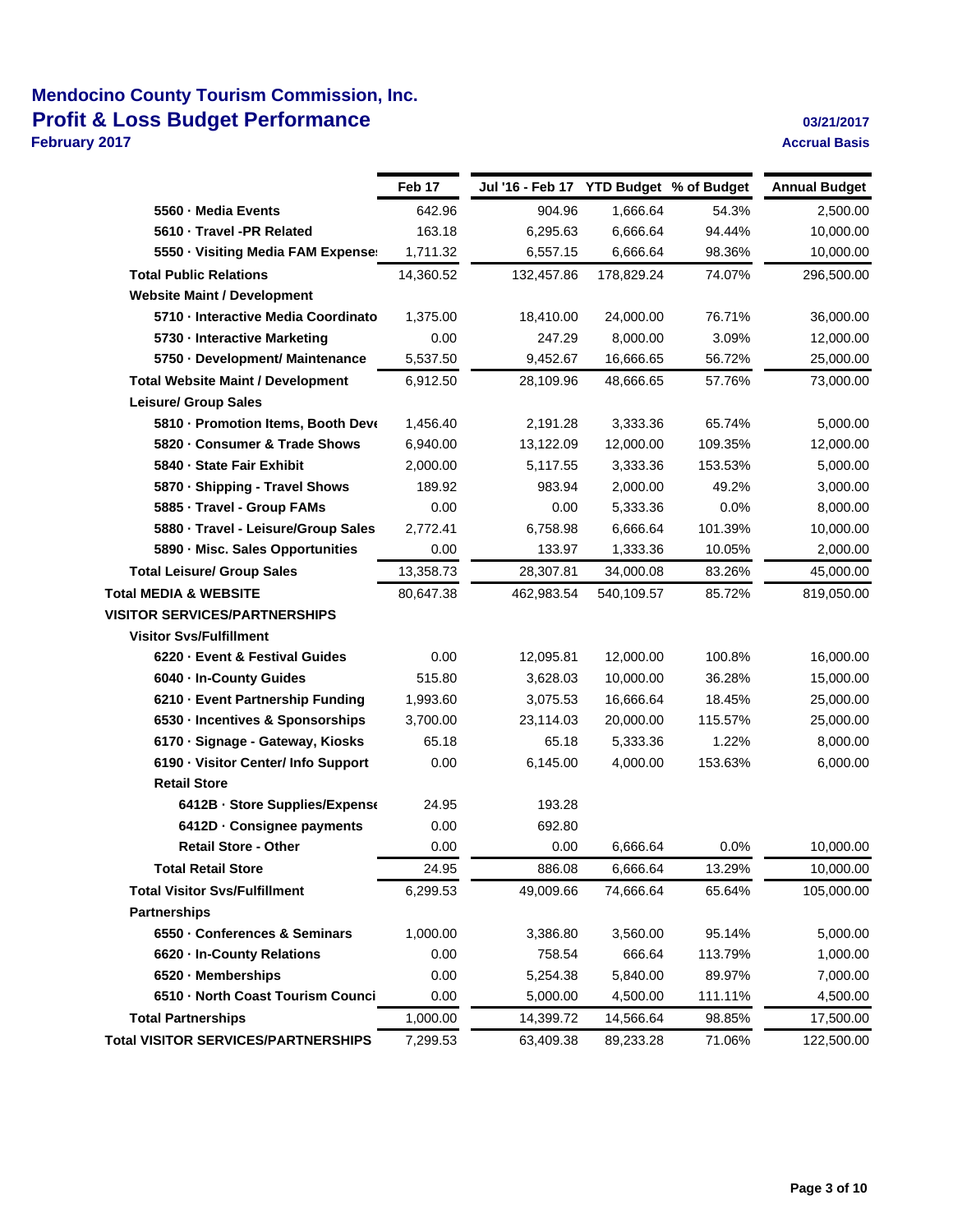## **Mendocino County Tourism Commission, Inc. Profit & Loss Budget Performance 03/21/2017 03/21/2017**

**February 2017 Accrual Basis**

|                                    | Feb 17       | Jul '16 - Feb 17 YTD Budget % of Budget |             |              | <b>Annual Budget</b> |
|------------------------------------|--------------|-----------------------------------------|-------------|--------------|----------------------|
| <b>ADMIN EXPENSES</b>              |              |                                         |             |              |                      |
| <b>Occupancy Costs</b>             |              |                                         |             |              |                      |
| 7250 - Rent                        | 1,850.00     | 14,700.00                               | 14,400.00   | 102.08%      | 21,600.00            |
| 7120 - Insurance                   | 0.00         | 1,070.00                                | 3,000.00    | 35.67%       | 3,000.00             |
| 7260 - Repairs & Maintenance       | 11.00        | 1,792.78                                | 3,000.00    | 59.76%       | 5,000.00             |
| 7270 - Taxes                       | 0.00         | 72.25                                   | 75.00       | 96.33%       | 75.00                |
| 7310 - Telecommunication           | 346.51       | 5,966.95                                | 5,590.00    | 106.74%      | 6,250.00             |
| 7350 - Utilities                   | 796.96       | 5,352.98                                | 5,000.00    | 107.06%      | 7,500.00             |
| <b>Total Occupancy Costs</b>       | 3,004.47     | 28,954.96                               | 31,065.00   | 93.21%       | 43,425.00            |
| <b>General Admin</b>               |              |                                         |             |              |                      |
| 7010 - Accounting                  | 1,173.75     | 15,088.75                               | 15,370.00   | 98.17%       | 18,000.00            |
| 7060 - Bank Fees                   | 0.00         | 235.56                                  | 330.00      | 71.38%       | 370.00               |
| 5250 - Board Development           | 0.00         | 0.00                                    | 3,500.00    | 0.0%         | 3,500.00             |
| 7090 - Copying & Printing          | 184.71       | 2,835.70                                | 2,255.00    | 125.75%      | 2,700.00             |
| 7030 - Legal Fees                  | 0.00         | 390.00                                  | 2,200.00    | 17.73%       | 3,875.00             |
| 7140 - Licenses & Permits          | 42.00        | 62.00                                   | 70.00       | 88.57%       | 70.00                |
| 7150 - Meeting Expenses            | 926.52       | 3,427.02                                | 3,200.00    | 107.09%      | 3,600.00             |
| 7200 - Office Expense              | 1,190.15     | 10,188.96                               | 12,600.00   | 80.87%       | 17,560.00            |
| 7210 - Postage & Shipping          | 354.42       | 18,778.79                               | 15,060.00   | 124.69%      | 18,142.00            |
| 7280 - Travel Expenses             | 1,593.71     | 7,039.39                                | 8,960.00    | 78.57%       | 13,450.00            |
| <b>Total General Admin</b>         | 5,465.26     | 58,046.17                               | 63,545.00   | 91.35%       | 81,267.00            |
| <b>Total ADMIN EXPENSES</b>        | 8,469.73     | 87,001.13                               | 94,610.00   | 91.96%       | 124,692.00           |
| <b>Personnel</b>                   |              |                                         |             |              |                      |
| 8510 · Salaries & Wages            | 17,109.28    | 146,094.51                              | 189,450.00  | 77.12%       | 281,200.00           |
| 8520 - Paid Time Off               | 0.00         | 6,955.66                                |             |              |                      |
| 8530 · Payroll Taxes               | 2,158.42     | 17,156.96                               | 16,200.00   | 105.91%      | 29,296.00            |
| 8540 - Payroll Processing Fees     | 14.00        | 666.50                                  | 679.00      | 98.16%       | 754.00               |
| 8550 · Workers Comp                | 0.00         | 1,658.00                                | 2,467.00    | 67.21%       | 2,975.00             |
| 8570 - Health Insurance            | 1,150.00     | 12,345.56                               | 13,812.00   | 89.38%       | 20,880.00            |
| 8580 - Other Employee Benefits     | 0.00         | 0.00                                    | 0.00        | 0.0%         | 3,300.00             |
| 8590 - Contract Work               | 3,870.00     | 11,166.00                               | 10,115.00   | 110.39%      | 24,150.00            |
| 7415 - Employee Recruitment        | 350.00       | 19,798.20                               | 19,948.20   | 99.25%       | 23,334.00            |
| <b>Total Personnel</b>             | 24,651.70    | 215,841.39                              | 252,671.20  | 85.42%       | 385,889.00           |
| <b>Total Expense</b>               | 121,068.34   | 829,235.44                              | 976,624.05  | 84.91%       | 1,452,131.00         |
| <b>Net Ordinary Income</b>         | $-20,014.24$ | 53,478.58                               | $-3,805.37$ | $-1,405.35%$ | 130,344.00           |
| <b>Other Income/Expense</b>        |              |                                         |             |              |                      |
| <b>Other Expense</b>               |              |                                         |             |              |                      |
| 9870 - Reserve/Contingency Account | 0.00         | 0.00                                    | 0.00        | 0.0%         | 130,344.00           |
| <b>Total Other Expense</b>         | 0.00         | 0.00                                    | 0.00        | 0.0%         | 130,344.00           |
| <b>Net Other Income</b>            | 0.00         | 0.00                                    | 0.00        | 0.0%         | $-130,344.00$        |
| Net Income                         | $-20,014.24$ | 53,478.58                               | $-3,805.37$ | $-1,405.35%$ | 0.00                 |
|                                    |              |                                         |             |              |                      |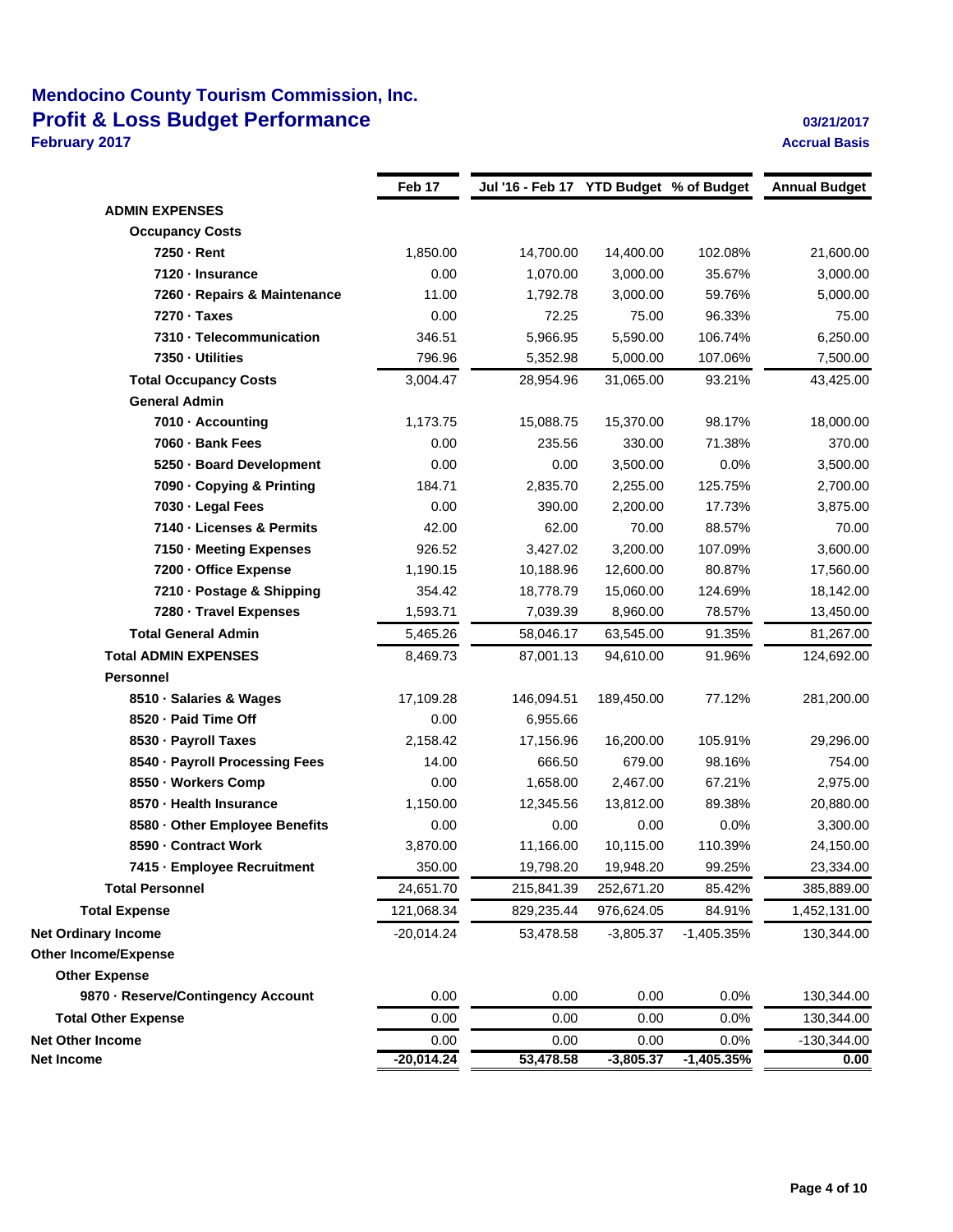# **Mendocino County Tourism Commission, Inc. Balance Sheet Prev Year Comparison 1989 1989 1989 1989 1989 1989 1989 1989 1989 1989 1989 1989 1989 1989 1989 1989 1989 1989 1989 1989 1989 1989 1989 1989 1989 1989 19**

**As of February 28, 2017 Accrual Basis**

|                                    | Feb 28, 17   | Feb 29, 16   | \$ Change     | % Change   |
|------------------------------------|--------------|--------------|---------------|------------|
| <b>ASSETS</b>                      |              |              |               |            |
| <b>Current Assets</b>              |              |              |               |            |
| <b>Checking/Savings</b>            |              |              |               |            |
| 1015 MLCU Checking                 | 384,855.83   | 244,162.14   | 140,693.69    | 57.62%     |
| 1020 MLCU Savings                  | 130,427.01   | 100,025.00   | 30,402.01     | 30.39%     |
| 1010 Savings Bank checking         | 0.00         | 130,939.16   | $-130,939.16$ | $-100.0%$  |
| 1030 - Cash drawer                 | 100.00       | 100.00       | 0.00          | 0.0%       |
| <b>Total Checking/Savings</b>      | 515,382.84   | 475,226.30   | 40,156.54     | 8.45%      |
| <b>Accounts Receivable</b>         |              |              |               |            |
| 1100 Accounts Receivable           | 177,547.55   | 51,895.94    | 125,651.61    | 242.12%    |
| <b>Total Accounts Receivable</b>   | 177,547.55   | 51,895.94    | 125,651.61    | 242.12%    |
| <b>Other Current Assets</b>        |              |              |               |            |
| 1230 Prepaid Expenses              | 2,500.00     | 1,020.00     | 1,480.00      | 145.1%     |
| 1250 Refundable Deposits           | 2.350.00     | 2,350.00     | 0.00          | 0.0%       |
| 1270 - Receivable Other            | 23.87        | 1,600.00     | $-1,576.13$   | $-98.51%$  |
| <b>Total Other Current Assets</b>  | 4,873.87     | 4,970.00     | $-96.13$      | $-1.93%$   |
| <b>Total Current Assets</b>        | 697,804.26   | 532,092.24   | 165,712.02    | 31.14%     |
| <b>Fixed Assets</b>                |              |              |               |            |
| 1510 Furniture and Equipment       | 46,385.00    | 46,385.00    | 0.00          | 0.0%       |
| 1600 Accumulated Depreciation      | $-46,385.00$ | $-46,350.00$ | $-35.00$      | $-0.08%$   |
| <b>Total Fixed Assets</b>          | 0.00         | 35.00        | $-35.00$      | $-100.0\%$ |
| <b>Other Assets</b>                |              |              |               |            |
| 1700 Website Development           | 70,000.00    | 70,000.00    | 0.00          | 0.0%       |
| 1750 Accumulated Amortization      | $-70,000.00$ | $-14,000.00$ | $-56,000.00$  | $-400.0%$  |
| <b>Total Other Assets</b>          | 0.00         | 56,000.00    | $-56,000.00$  | $-100.0\%$ |
| <b>TOTAL ASSETS</b>                | 697,804.26   | 588,127.24   | 109,677.02    | 18.65%     |
| <b>LIABILITIES &amp; EQUITY</b>    |              |              |               |            |
| <b>Liabilities</b>                 |              |              |               |            |
| <b>Current Liabilities</b>         |              |              |               |            |
| <b>Accounts Payable</b>            |              |              |               |            |
| 2000 - Accounts Payable            | 55,003.71    | 46,001.64    | 9,002.07      | 19.57%     |
| <b>Total Accounts Payable</b>      | 55,003.71    | 46,001.64    | 9,002.07      | 19.57%     |
| <b>Credit Cards</b>                |              |              |               |            |
| 2110 - Chase card 5613             | 0.00         | 36,918.19    | $-36,918.19$  | $-100.0\%$ |
| <b>Total Credit Cards</b>          | 0.00         | 36,918.19    | $-36,918.19$  | $-100.0\%$ |
| <b>Other Current Liabilities</b>   |              |              |               |            |
| <b>Payroll Liabilities</b>         |              |              |               |            |
| 2210 - Federal Payroll Tax Payable | 0.00         | 3,333.50     | $-3,333.50$   | $-100.0%$  |
| 2220 - State Payroll Tax Payable   | 0.00         | 565.14       | $-565.14$     | $-100.0%$  |
| 2230 - SUI & ETT Payable           | 1,205.76     | 1,281.06     | $-75.30$      | $-5.88%$   |
| 2240 - FUTA Payable                | 126.92       | 637.49       | $-510.57$     | -80.09%    |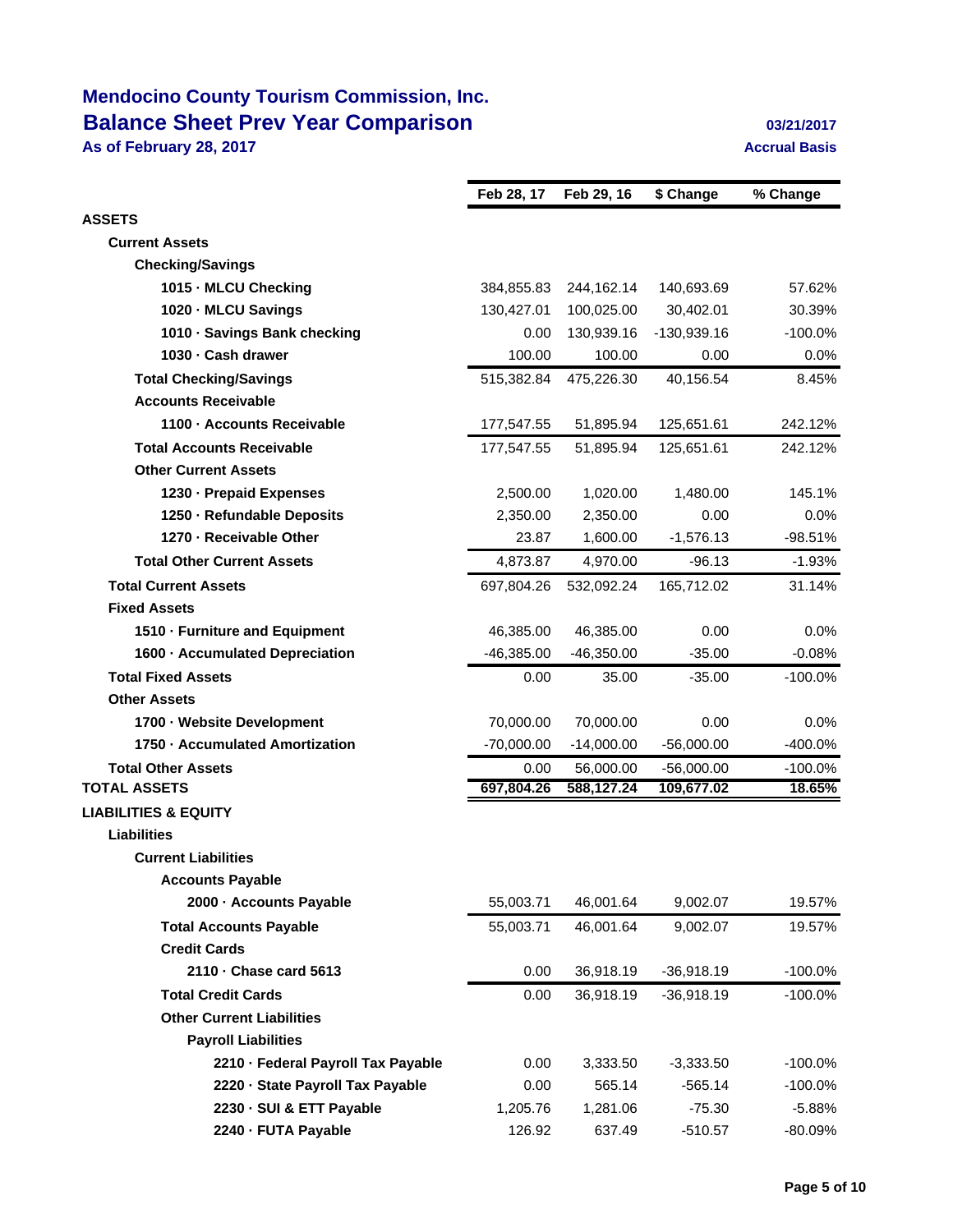# **Mendocino County Tourism Commission, Inc. Balance Sheet Prev Year Comparison 1989 1989 1989 1989 1989 1989 1989 1989 1989 1989 1989 1989 1989 1989 1989 1989 1989 1989 1989 1989 1989 1989 1989 1989 1989 1989 19**

**As of February 28, 2017 Accrual Basis**

|                                        | Feb 28, 17 | Feb 29, 16 | \$ Change    | % Change   |
|----------------------------------------|------------|------------|--------------|------------|
| 2270 - Accrued Payroll                 | 10,016.09  | 0.00       | 10,016.09    | 100.0%     |
| 2275 - Accrued PTO                     | 4,123.17   | 0.00       | 4,123.17     | 100.0%     |
| <b>Total Payroll Liabilities</b>       | 15,471.94  | 5,817.19   | 9,654.75     | 165.97%    |
| 2800 · Sales Tx Payable                | 171.20     | 251.29     | $-80.09$     | -31.87%    |
| <b>Total Other Current Liabilities</b> | 15,643.14  | 6,068.48   | 9,574.66     | 157.78%    |
| <b>Total Current Liabilities</b>       | 70,646.85  | 88,988.31  | -18,341.46   | $-20.61%$  |
| <b>Total Liabilities</b>               | 70,646.85  | 88,988.31  | -18,341.46   | $-20.61%$  |
| <b>Equity</b>                          |            |            |              |            |
| 3100 Contingency-Unrestricted          | 130,344.00 | 300,000,00 | -169,656.00  | $-56.55\%$ |
| 3900 Unrestricted Net Assets (RE)      | 443,334.83 | 127,474.52 | 315,860.31   | 247.78%    |
| <b>Net Income</b>                      | 53,478.58  | 71,664.41  | $-18,185.83$ | $-25.38%$  |
| <b>Total Equity</b>                    | 627,157.41 | 499,138.93 | 128,018.48   | 25.65%     |
| TOTAL LIABILITIES & EQUITY             | 697,804.26 | 588,127.24 | 109,677.02   | 18.65%     |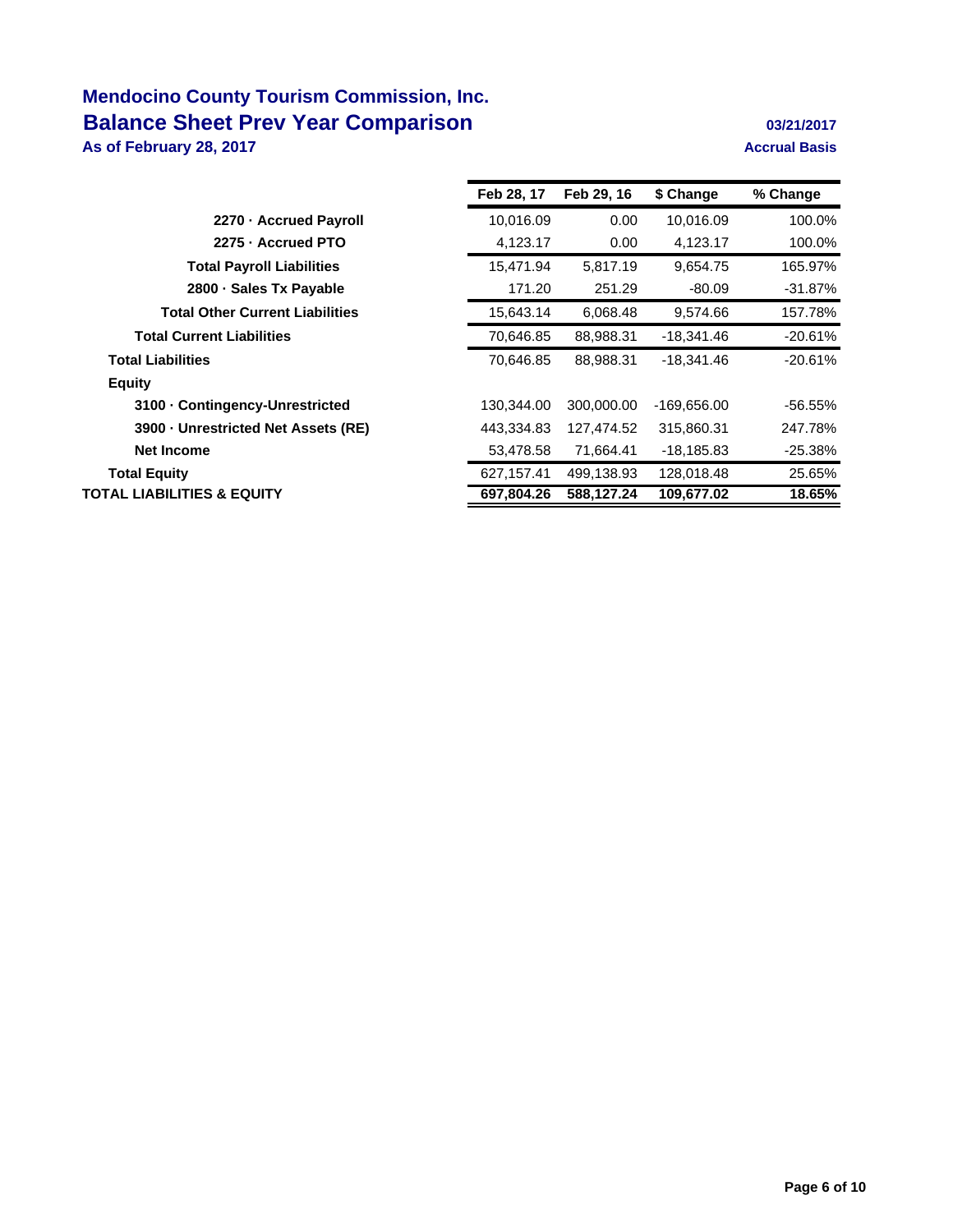# **Mendocino County Tourism Commission, Inc. Profit & Loss Prev Year Comparison 1989 12:00 12:00 12:00 12:00 12:00 12:00 12:00 12:00 12:00 12:00 12:00 12:00 12:00 12:00 12:00 12:00 12:00 12:00 12:00 12:00 12:00 12:00 12:00 12:00 12:00 12:00 12:00 12:00 12:00 12:00**

|                                         | Jul '16 - Feb 17 | Jul '15 - Feb 16 | \$ Change      | % Change   |
|-----------------------------------------|------------------|------------------|----------------|------------|
| <b>Ordinary Income/Expense</b>          |                  |                  |                |            |
| <b>Income</b>                           |                  |                  |                |            |
| 4010 - MCLA BID Assessment              | 0.00             | 427,600.00       | $-427,600.00$  | $-100.0%$  |
| 4020 - MCPA Matching Funds              | 9,000.00         | 186,875.00       | $-177,875.00$  | $-95.18%$  |
| 4030 County BID                         | 533,333.36       | 107,080.00       | 426,253.36     | 398.07%    |
| 4031 County BID adjustments             | 56,365.87        | 0.00             | 56,365.87      | 100.0%     |
| 4035 County 50% Match                   | 266,666.64       | 58,333.34        | 208,333.30     | 357.14%    |
| 4050 NCTC Administration                | 4,500.00         | 0.00             | 4,500.00       | 100.0%     |
| 4251 - Cooperative Advertising          | 7,900.00         | 0.00             | 7,900.00       | 100.0%     |
| <b>Trade Shows</b>                      |                  |                  |                |            |
| 4530 · Bay Area Show                    | 0.00             | 150.00           | $-150.00$      | $-100.0%$  |
| <b>Total Trade Shows</b>                | 0.00             | 150.00           | $-150.00$      | $-100.0%$  |
| <b>Other Income</b>                     |                  |                  |                |            |
| 4120 - Calendar Ad Income               | 0.00             | 2,100.00         | $-2,100.00$    | $-100.0%$  |
| 4810 - Event Passport Income            | 0.00             | 2,300.00         | $-2,300.00$    | $-100.0%$  |
| 4830 - Event Brochure Ads               | 2,800.00         | 2,900.00         | $-100.00$      | $-3.45%$   |
| 4940 - Misc. Income                     | 0.00             | 10,000.00        | $-10,000.00$   | $-100.0%$  |
| 4950 - Interest Income                  | 49.23            | 26.23            | 23.00          | 87.69%     |
| 4850 - Retail Sales                     | 2,098.92         | 3,090.23         | $-991.31$      | $-32.08%$  |
| <b>Total Other Income</b>               | 4,948.15         | 20,416.46        | $-15,468.31$   | $-75.76%$  |
| <b>Total Income</b>                     | 882,714.02       | 800,454.80       | 82,259.22      | 10.28%     |
| <b>Gross Profit</b>                     | 882,714.02       | 800,454.80       | 82,259.22      | 10.28%     |
| <b>Expense</b>                          |                  |                  |                |            |
| <b>MEDIA &amp; WEBSITE</b>              |                  |                  |                |            |
| <b>Advertising/ Media</b>               |                  |                  |                |            |
| 5010 - Media Plan Management            | 0.00             | 133,147.36       | $-133, 147.36$ | $-100.0%$  |
| 5130 - Print & Online Advertising       |                  |                  |                |            |
| 5120 - Digital & Broadcast              | 125,454.04       | 0.00             | 125,454.04     | 100.0%     |
| 5290 - E-Marketing                      | 19,349.88        | 3,855.04         | 15,494.84      | 401.94%    |
| 5200 - Print & Direct Mail              | 57,518.75        | 752.49           | 56,766.26      | 7,543.79%  |
| Total 5130 - Print & Online Advertising | 202,322.67       | 4,607.53         | 197,715.14     | 4,291.13%  |
| 5150 - Ad Development/Design            | 4,091.50         | 2,362.45         | 1,729.05       | 73.19%     |
| 5165 - AdverGame Development            | 12,000.00        | 0.00             | 12,000.00      | 100.0%     |
| 5030 - Co-op Advertising                | 0.00             | 9,719.59         | $-9,719.59$    | $-100.0%$  |
| 5170 - Photography                      | 0.00             | 900.00           | $-900.00$      | $-100.0%$  |
| 5240 - Research & Development           | 25,602.54        | 2,705.13         | 22,897.41      | 846.44%    |
| 5110 - Video Development                | 15,701.11        | 59.95            | 15,641.16      | 26,090.34% |
| 5015 - Surplus                          | 14,390.09        | 0.00             | 14,390.09      | 100.0%     |
| <b>Total Advertising/ Media</b>         | 274,107.91       | 153,502.01       | 120,605.90     | 78.57%     |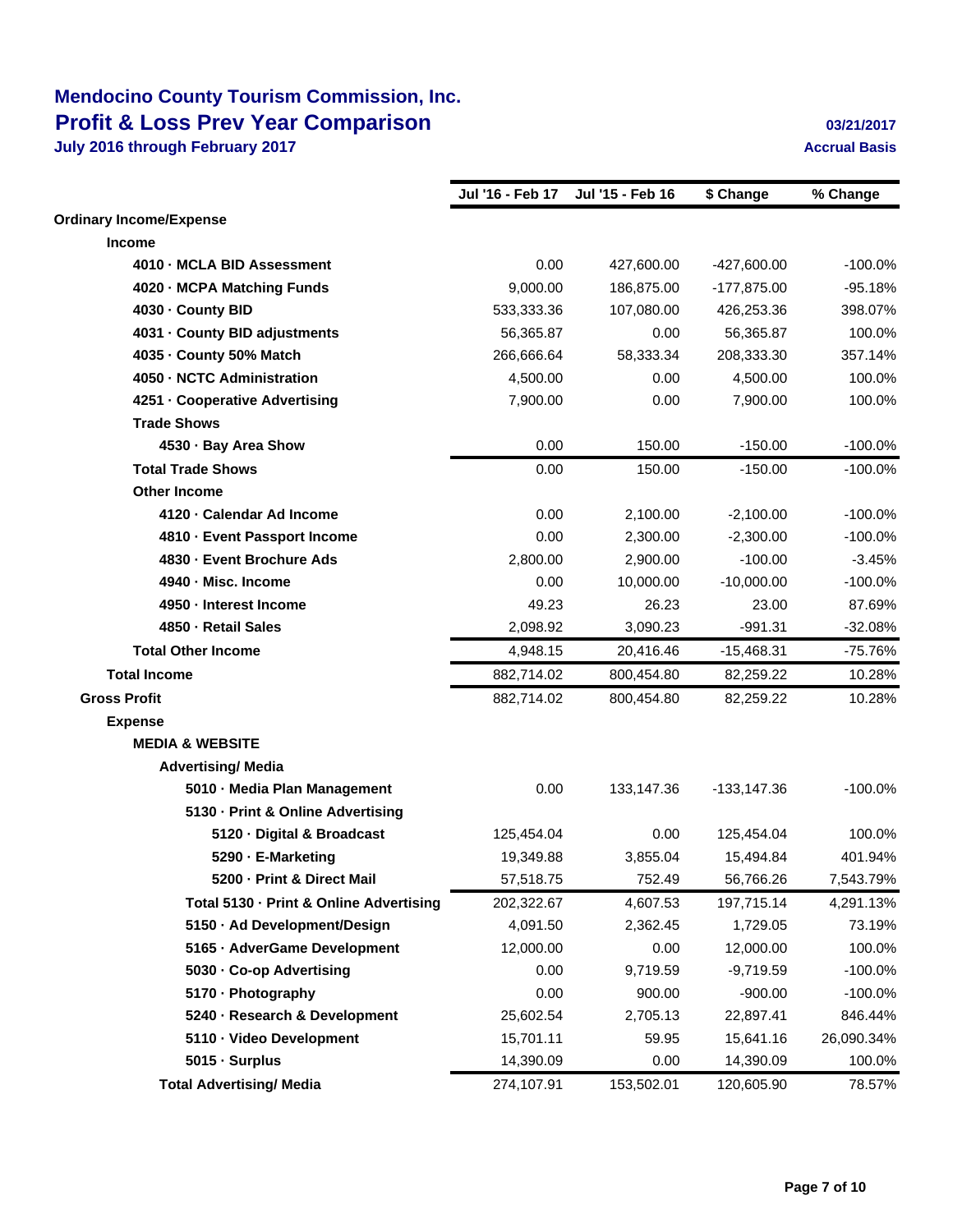## **Mendocino County Tourism Commission, Inc. Profit & Loss Prev Year Comparison 1997 12017 12017 12017**

|                                          | Jul '16 - Feb 17 | Jul '15 - Feb 16 | \$ Change    | % Change   |
|------------------------------------------|------------------|------------------|--------------|------------|
| <b>Public Relations</b>                  |                  |                  |              |            |
| 5510 - Public Relations Contract         | 76,929.87        | 66,870.00        | 10,059.87    | 15.04%     |
| 5650 - Marketing & Comm. Coordinator     | 40,000.00        | 34,000.00        | 6,000.00     | 17.65%     |
| 5530 - In-Market PR Stunts               | 1,770.25         | 2,509.89         | $-739.64$    | $-29.47%$  |
| 5560 - Media Events                      | 904.96           | 0.00             | 904.96       | 100.0%     |
| 5610 - Travel -PR Related                | 6,295.63         | 5,867.47         | 428.16       | 7.3%       |
| 5550 - Visiting Media FAM Expenses       | 6,557.15         | 8,604.35         | $-2.047.20$  | $-23.79%$  |
| 5660 - Clipping Service                  | 0.00             | 4,145.05         | $-4,145.05$  | $-100.0\%$ |
| <b>Total Public Relations</b>            | 132,457.86       | 121,996.76       | 10,461.10    | 8.58%      |
| <b>Website Maint / Development</b>       |                  |                  |              |            |
| 5710 - Interactive Media Coordinator     | 18,410.00        | 8,500.00         | 9,910.00     | 116.59%    |
| 5730 - Interactive Marketing             | 247.29           | 1,143.85         | $-896.56$    | $-78.38%$  |
| 5750 - Development/ Maintenance          | 9,452.67         | 30,270.96        | $-20,818.29$ | $-68.77%$  |
| <b>Total Website Maint / Development</b> | 28,109.96        | 39,914.81        | $-11,804.85$ | $-29.58%$  |
| <b>Leisure/ Group Sales</b>              |                  |                  |              |            |
| 5810 - Promotion Items, Booth Develop    | 2,191.28         | 7,064.61         | $-4,873.33$  | $-68.98%$  |
| 5820 - Consumer & Trade Shows            | 13,122.09        | 12,226.95        | 895.14       | 7.32%      |
| 5840 - State Fair Exhibit                | 5,117.55         | 1,500.00         | 3,617.55     | 241.17%    |
| 5870 - Shipping - Travel Shows           | 983.94           | 1,388.79         | $-404.85$    | $-29.15%$  |
| 5880 - Travel - Leisure/Group Sales      | 6,758.98         | 7,138.04         | $-379.06$    | $-5.31%$   |
| 5890 - Misc. Sales Opportunities         | 133.97           | 1,060.56         | $-926.59$    | $-87.37%$  |
| <b>Total Leisure/ Group Sales</b>        | 28,307.81        | 30,378.95        | $-2,071.14$  | $-6.82%$   |
| <b>Total MEDIA &amp; WEBSITE</b>         | 462,983.54       | 345,792.53       | 117,191.01   | 33.89%     |
| <b>VISITOR SERVICES/PARTNERSHIPS</b>     |                  |                  |              |            |
| <b>Visitor Svs/Fulfillment</b>           |                  |                  |              |            |
| 6220 - Event & Festival Guides           | 12,095.81        | 13,604.39        | $-1,508.58$  | $-11.09%$  |
| 6040 - In-County Guides                  | 3,628.03         | 1,988.76         | 1,639.27     | 82.43%     |
| 6210 - Event Partnership Funding         | 3,075.53         | 4,734.48         | $-1,658.95$  | $-35.04%$  |
| 6530 - Incentives & Sponsorships         | 23,114.03        | 2,400.00         | 20,714.03    | 863.09%    |
| 6010 - Visitor Guide & Distribution      | 0.00             | 28,267.11        | $-28,267.11$ | $-100.0\%$ |
| 6170 · Signage - Gateway, Kiosks         | 65.18            | 7,345.51         | $-7,280.33$  | $-99.11%$  |
| 6190 - Visitor Center/ Info Support      | 6,145.00         | 6,382.50         | $-237.50$    | $-3.72%$   |
| <b>Retail Store</b>                      |                  |                  |              |            |
| 6412A - Purchases for Resale             | 0.00             | 540.30           | $-540.30$    | $-100.0%$  |
| 6412B - Store Supplies/Expenses          | 193.28           | 1,507.68         | $-1,314.40$  | $-87.18%$  |
| 6412C - Contract Labor - Store           | 0.00             | 3,015.00         | $-3,015.00$  | $-100.0\%$ |
| 6412D - Consignee payments               | 692.80           | 1,156.36         | $-463.56$    | -40.09%    |
| <b>Total Retail Store</b>                | 886.08           | 6,219.34         | $-5,333.26$  | $-85.75%$  |
| <b>Total Visitor Svs/Fulfillment</b>     | 49,009.66        | 70,942.09        | $-21,932.43$ | $-30.92%$  |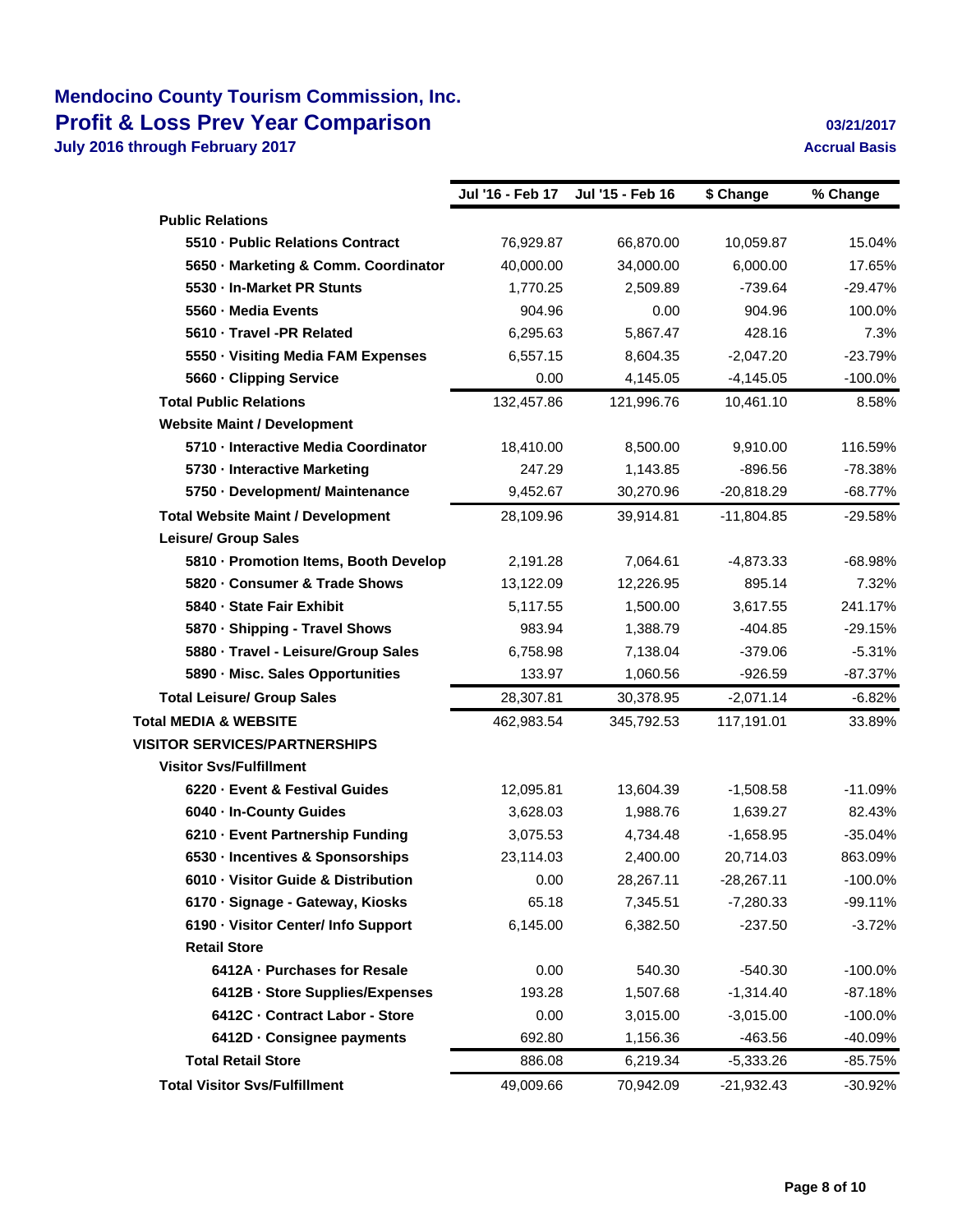## **Mendocino County Tourism Commission, Inc. Profit & Loss Prev Year Comparison 1997 12017 12017 12017**

|                                            | Jul '16 - Feb 17 | Jul '15 - Feb 16 | \$ Change    | % Change   |
|--------------------------------------------|------------------|------------------|--------------|------------|
| <b>Partnerships</b>                        |                  |                  |              |            |
| 6550 - Conferences & Seminars              | 3,386.80         | 5,808.93         | $-2,422.13$  | $-41.7%$   |
| 6620 - In-County Relations                 | 758.54           | 865.86           | $-107.32$    | $-12.4%$   |
| 6520 - Memberships                         | 5,254.38         | 7,051.58         | $-1,797.20$  | $-25.49%$  |
| 6510 - North Coast Tourism Council         | 5,000.00         | 738.40           | 4,261.60     | 577.14%    |
| 6570 - Travel-Partnership Related          | 0.00             | 6.758.81         | $-6,758.81$  | $-100.0%$  |
| <b>Total Partnerships</b>                  | 14,399.72        | 21,223.58        | $-6,823.86$  | $-32.15%$  |
| <b>Total VISITOR SERVICES/PARTNERSHIPS</b> | 63,409.38        | 92,165.67        | $-28,756.29$ | $-31.2%$   |
| <b>ADMIN EXPENSES</b>                      |                  |                  |              |            |
| <b>Occupancy Costs</b>                     |                  |                  |              |            |
| 7250 - Rent                                | 14,700.00        | 14,400.00        | 300.00       | 2.08%      |
| 7120 - Insurance                           | 1,070.00         | 2,497.00         | $-1,427.00$  | $-57.15%$  |
| 7260 - Repairs & Maintenance               | 1,792.78         | 1,444.08         | 348.70       | 24.15%     |
| 7270 · Taxes                               | 72.25            | 56.35            | 15.90        | 28.22%     |
| 7310 - Telecommunication                   | 5,966.95         | 7,382.53         | $-1,415.58$  | $-19.18%$  |
| 7350 Utilities                             | 5,352.98         | 3,354.11         | 1,998.87     | 59.6%      |
| <b>Total Occupancy Costs</b>               | 28,954.96        | 29,134.07        | $-179.11$    | $-0.62%$   |
| <b>General Admin</b>                       |                  |                  |              |            |
| 7010 - Accounting                          | 15,088.75        | 5,346.00         | 9,742.75     | 182.24%    |
| 7050 - Bad Debt                            | 0.00             | 385.00           | $-385.00$    | $-100.0%$  |
| 7060 - Bank Fees                           | 235.56           | 20.00            | 215.56       | 1,077.8%   |
| 5250 - Board Development                   | 0.00             | 8,315.89         | $-8,315.89$  | $-100.0%$  |
| 7090 - Copying & Printing                  | 2,835.70         | 376.59           | 2,459.11     | 652.99%    |
| 7030 - Legal Fees                          | 390.00           | 3,383.04         | $-2,993.04$  | $-88.47%$  |
| 7140 - Licenses & Permits                  | 62.00            | 88.00            | $-26.00$     | $-29.55%$  |
| 7150 - Meeting Expenses                    | 3,427.02         | 490.75           | 2,936.27     | 598.32%    |
| 7200 - Office Expense                      | 10,188.96        | 9,931.30         | 257.66       | 2.59%      |
| 7210 - Postage & Shipping                  | 18,778.79        | 893.43           | 17,885.36    | 2,001.88%  |
| 7280 - Travel Expenses                     | 7,039.39         | 4,322.27         | 2,717.12     | 62.86%     |
| <b>Total General Admin</b>                 | 58,046.17        | 33,552.27        | 24,493.90    | 73.0%      |
| <b>Total ADMIN EXPENSES</b>                | 87,001.13        | 62,686.34        | 24,314.79    | 38.79%     |
| <b>MCLA Admin Expenses</b>                 |                  |                  |              |            |
| 8110 - Member Newsletter Printing          | 0.00             | 1,180.94         | $-1,180.94$  | $-100.0\%$ |
| 8120 - Member Newsletter Postage           | 0.00             | 1,724.82         | $-1,724.82$  | $-100.0\%$ |
| 8180 - Travel - MCLA                       | 0.00             | 280.97           | $-280.97$    | $-100.0%$  |
| 8190 - mcla.info Expense                   | 0.00             | 20.00            | $-20.00$     | $-100.0\%$ |
| <b>Total MCLA Admin Expenses</b>           | 0.00             | 3,206.73         | $-3,206.73$  | $-100.0\%$ |
| <b>MCPA Admin Expenses</b>                 |                  |                  |              |            |
| 8330 - Insurance                           | 0.00             | 897.00           | $-897.00$    | $-100.0%$  |
| 8350 - Travel - MCPA                       | 0.00             | 160.80           | $-160.80$    | $-100.0%$  |
| <b>Total MCPA Admin Expenses</b>           | 0.00             | 1,057.80         | $-1,057.80$  | $-100.0%$  |